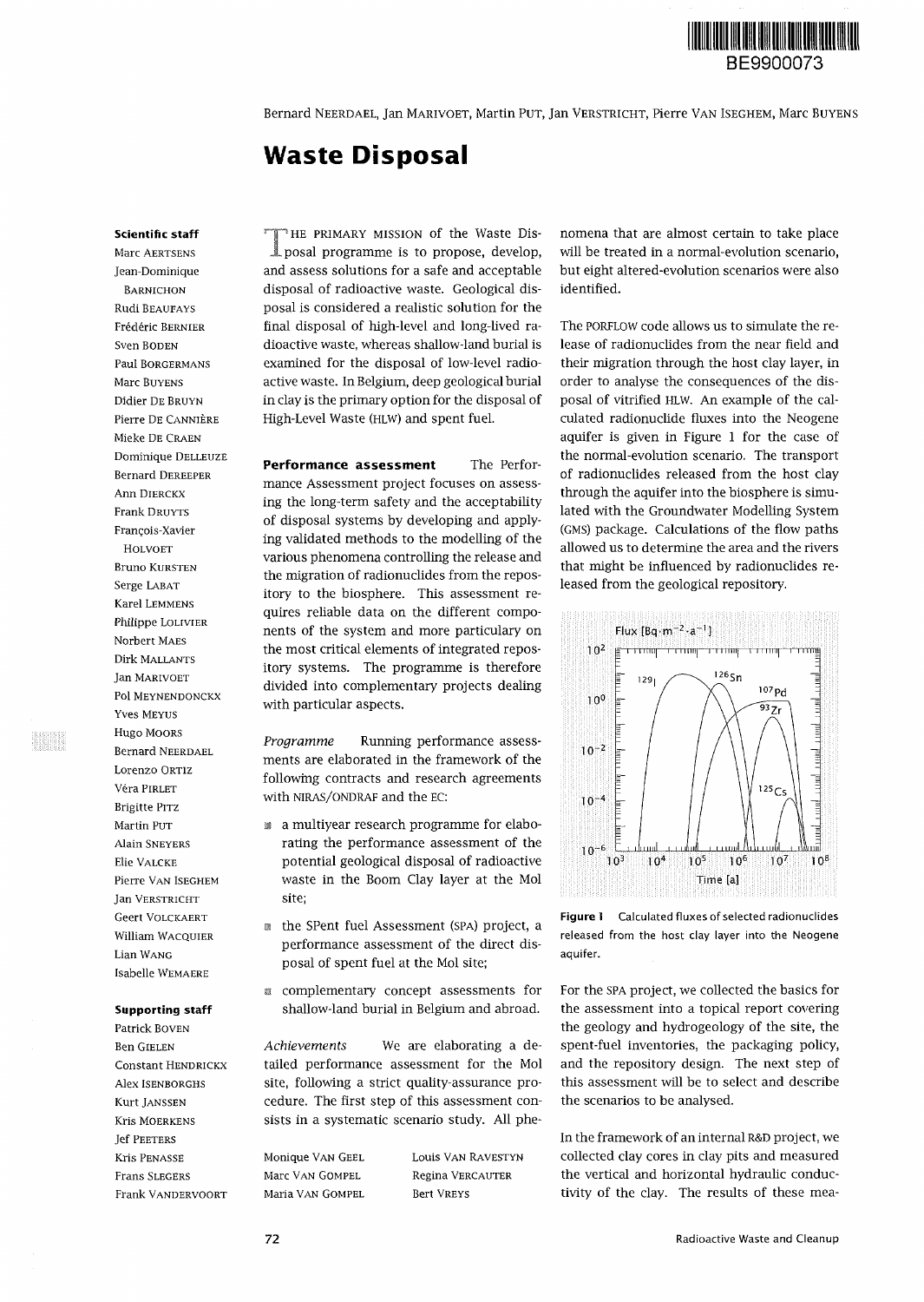surements, together with those obtained from the measurements on clay cores taken during a data-acquisition campaign, are essential for defining the spatial variability of this parameter of the Boom Clay on a regional scale.

*Perspectives for 1998* The performance assessments regarding the geological disposal of reprocessing waste in the Boom Clay layer at the Mol site are long-lasting and iterative processes which will have to continue for some more years. In particular in 1998, we will analyse in detail the normal-evolution scenario for the most important waste types. We will use these results in our contribution on environmental impact assessment to the SAFIR 2 report, to be presented in 1999 by NIRAS/ONDRAF to the Belgian authorities responsible for radioactive waste disposal.

From 1998 until 1999, we will perform the consequence analyses of spent-fuel disposal in clay in the framework of the EC's SPA project.

**Characterization of the geosphere The** host rock is the natural and the main barrier against the migration of radionuclides to the biosphere. Its characterization includes that of the confining layers and requires

- to characterize the Boom Clay formation adequately and to study its homogeneity;
- to collect the geological, piezometric, and hydraulic data required for studying the hydrogeological system in the Mol area and to develop a regional aquifer model for Northeastern Belgium;
- to test and validate computer codes used in the performance assessments for simulating water flow and transport of radionuclides in aquifers;
- to build confidence in long-term predictions by developing natural-analogue studies on the Boom Clay formation itself.

*Programme* The hydrogeological studies sponsored by NIRAS/ONDRAF are piezometric measurements in the boreholes of SCK. CEN's hydrogeological network and the elaboration of a data-acquisition campaign needed for further developing the multilayer regional aquifer model of Northeastern Belgium. This campaign is complemented by an internal R&D project that investigates the spatial variability of the hydraulic conductivity of the Boom Clay.

In the PHYMOL (PalaeoHYdrogeology of the MOL site) project, sponsored by the EC, we will look for indications, on the basis of the geochemical distributions, regarding the ground-water flow in the Mol region during a glaciation.

*Achievements* The fourth borehole of the hydrogeological data-acquisition campaign has been drilled at Weelde in 1997. It reaches the top of the leper Clay and has allowed us to take cores and to carry out geophysical loggings. The hydraulic conductivity of clay cores taken at Zoersel and Mol is measured to study the variability of the hydraulic conductivity of the Boom Clay with depth and to look for correlation with the lithostratigraphy of the clay layer.

*Perspectives for 1998* We will resume the regional hydrogeological modelling by taking into account the results obtained from the large 1996-1997 data-acquisition campaign. In this respect, we will also further determine the hydraulic conductivity on clay cores.

For the PHYMOL project, we will interpret the results of the first series of geochemical and isotope analyses on ground-water samples and develop models to explain the observed isotope distributions.

**Characterization of the waste** Characterizing the source term is of primary importance for assessing a waste disposal system. It requires

- to assess, through in situ and laboratory corrosion experiments, the performance of candidate overpack materials as physical engineered barrier;
- to determine or verify various chemical and physical characteristics of radioactive waste forms relevant to the Belgian waste management programme;
- to improve or develop tools and methods for characterizing radioactive waste;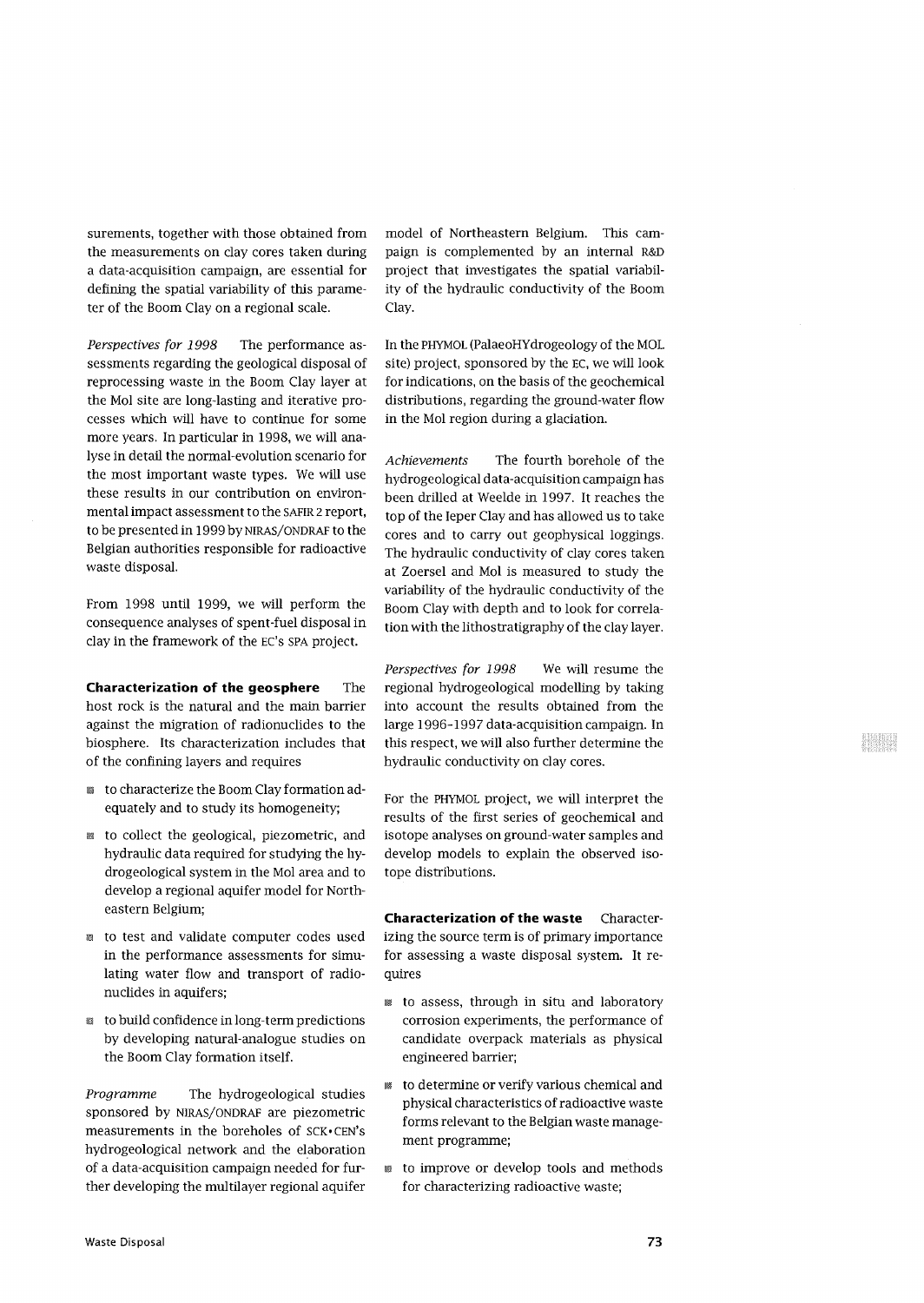• to assess experimentally or demonstrate in situ, in parallel with modelling works, the long-term behaviour of various waste forms with regard to their geological disposal in clay.

*Programme* The programme comprises the following activities:

- the nondestructive assay of real LLW packages, as part of a round-robin campaign, and the measurement of the leaching stability of cemented ion-exchange resins;
- the investigation of the effect of the radiolythic degradation of bituminised waste and of the degradation products of contaminated cellulose waste on the solubility of americium and plutonium in geological disposal situations (clay or bentonite environment);
- the study of the corrosion mechanisms of HLW glass in geological disposal media, with special emphasis on the leaching behaviour of neptunium and technetium, and on the geochemical and mathematical modelling of the corrosion; in complement to this, the characterization of neptunium complexes formed when neptunium-doped glass and clay water interact;
- $\mathbb{R}$  the determination of the solubility of UO<sub>2</sub> in Boom Clay water, emphasizing the effect of humic acids and carbonates;
- the study by electrochemical techniques of the corrosion stability of stainless-steel container materials in geological disposal media, considering the influence of the most important parameters on pitting corrosion;
- the study by in situ tests of the interaction between cemented or vitrified waste and Boom Clay or backfill materials.

*Achievements* We had to expand considerably our laboratory infrastructure to accommodate the new R&D programmes started in 1997. We purchased three glove boxes to perform tests under anaerobic atmosphere (pure argon, occasionally with control of the  $CO<sub>2</sub>$ pressure). They are used for the plutonium and americium solubility study, the  $UO<sub>2</sub>$  solubility study, and the electrochemical corrosion study on container-materials.

We proposed a final interpretation of the in situ corrosion tests on glasses started some ten years ago, focusing on the tests yielding contact with Boom Clay at 90°C. An extended programme of surface and profile analyses using Scanning Electron Microscopy - Energy-Dispersive Spectroscopy (SEM-EDS), Electron-Probe MicroAnalysis (EPMA) with X-rays, and Secondary-Ion Mass Spectroscopy (SIMS) on the corroded glass samples enabled us to interpret the measured mass losses. We demonstrated the meaningfulness of the in situ test data as compared with laboratory simulation tests. We obtained new information on the dissolution mechanisms from the longer experiments (until 7.5 years). The effect of the glass composition on its dissolution upon interaction with Boom Clay increases with time, the difference between the "best" and "worst" glass being about a factor of 30. We propose three types of dissolution behaviour: a matrixcontrolled dissolution in case of the Cogema glass SON68, a selective, diffusion-controlled dissolution in case of the DWK PAMELA glass SAN60, and a quite fast dissolution for the DWK PAMELA glass SM513 associated with secondaryphase formation. The total depletion depth of the glasses after 7.5 years ranges between a few hundred microns and some tenths of a micron. We also observed that the glass corrosion in contact with Boom Clay is very sensitive to temperature. We propose a dissolution rate of reflige temperature. The propose a dissolution rate of<br>0.3 um .a<sup>-1</sup> at the ambient temperature of 16°C suggesting that the glass matrix is indeed a barrier in the geological disposal system.

We developed a geochemical model to describe the interactions between HLW glass and Boom Clay. This model, based on the combination of two submodels (glass/water and clay/water), uses the PHREEQC geochemical code and assumes that the cation concentration in solution is controlled by single minerals. Silicon, for instance, would be controlled by the chalcedony phase in Boom Clay. We obtained a good agreement between the calculated and measured composition of the interstitial clay water. So far, we only applied the model to the Cogéma glass SON68. The main finding is that the calculated soluble silica concentration in solution,  $K_s = 10^{-3.7}$ , remains below the saturation limit of amorphous silica,  $K_s = 10^{-2.9}$ (representative for the glass). This explains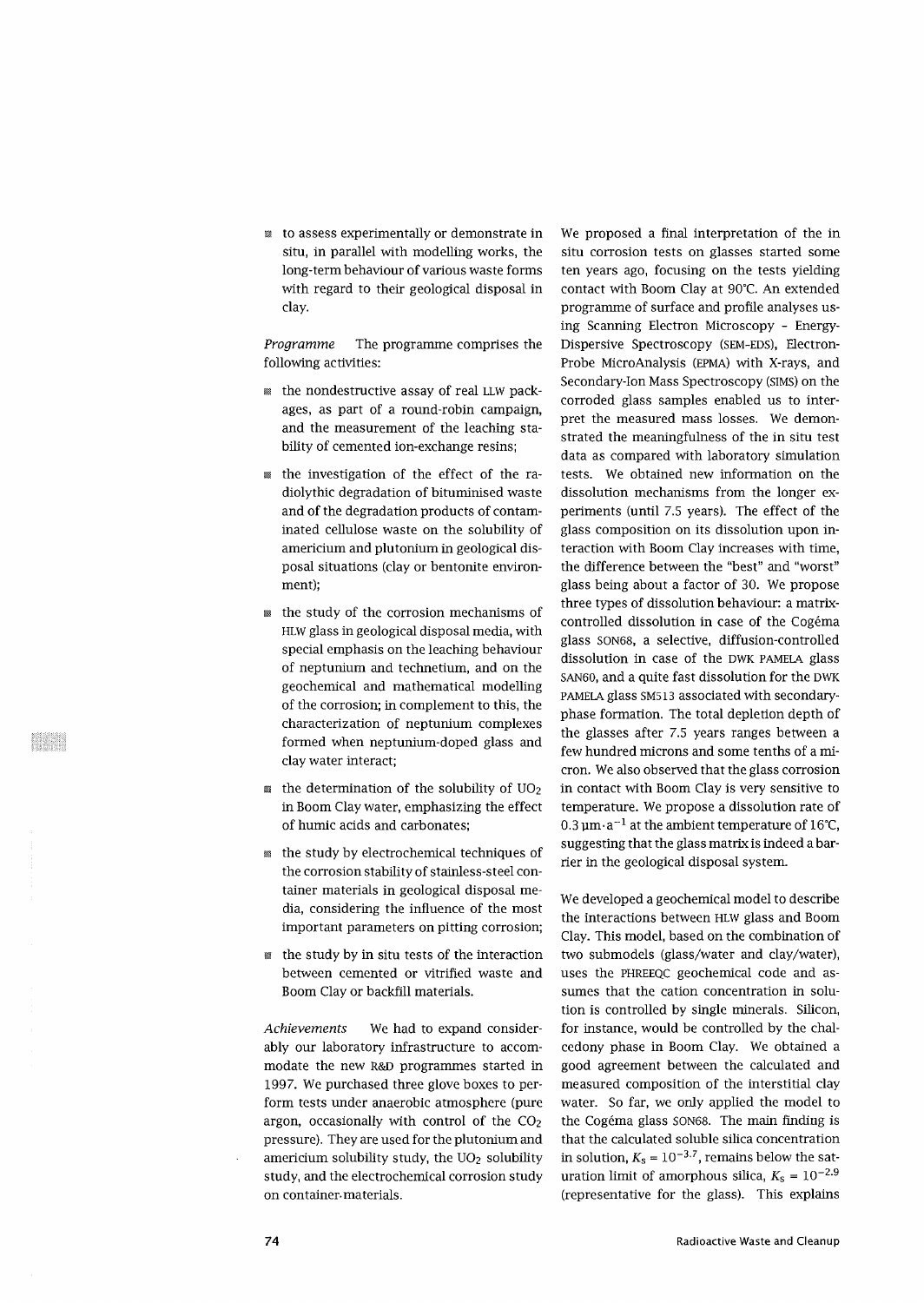the corrosion-enhancing effect of Boom Clay, which acts as a sink for silica released from the glass and thus prevents saturation of the solution. Further efforts will consider variations in glass composition and other glasses, to try to explain the different corrosion behaviours and the possible occurrence of secondary minerals.

We made significant progress in modelling the glass corrosion with a Monte Carlo transport code used to solve the mathematics of the transition state theory. This model assumes that the glass consists of two kinds of particles: a network former (silicon) and a network modifier (sodium), arranged on a diamond lattice in contact with water. Our Monte Carlo model so far assumes three processes: silica dissolution, ion exchange, and diffusion of silicon or sodium in water. We choose the model parameters, the probabilities and thermodynamic constants of the various processes, and the time step. The model calculations show two types of dissolution behaviour. For small concentrations of the network modifier (sodium), dissolution is congruent and the dissolution of the network former (silicon) dominates the dissolution process. For higher concentrations of the network modifier, the dissolution is not congruent and large surface layers form. Typical results from geochemical and Monte Carlo modelling are shown in Figures 2 and 3.



**Figure 2** Measured (points) and calculated (line) concentrations of silicon released from the SON68 glass in a Boom Clay / clay-water slurry, at 90'C.

**Figure** 3 Surface layer profile calculated by Monte Carlo modelling for a Na/Si ratio of 0.4 after 0.2 days of leaching.



The electrochemical corrosion tests on candidate overpack materials were started. We focus on the AISI316L stainless steel recently proposed by NIRAS/ONDRAF and investigate to a minor extent other materials such as other stainless steels, carbon steel, and nickel and titanium alloys, using a standard corrosion cell. The environmental conditions selected include Boom Clay and bentonite media, aerobic and anaerobic conditions, various concentrations of agressive agents (Cl<sup>-</sup> and S<sub>2</sub>O<sub>3</sub><sup>-</sup>), and temperatures of 16, 90, and 140°C. Polarization curves allow us to determine the characteristic potentials, for instance the critical potential for pit nucleation  $E_{\text{np}}$ .

The new electrochemical corrosion programme started by establishing a procedure to fabricate crevice-free working electrodes. A method using a double epoxy-resin system for embedding the metal yields good results. Preliminary results in clay water under aerobic conditions show that only carbon steel corrodes (by uniform corrosion) at 16°C, whereas more materials show signs of pitting corrosion at 90°C, for certain concentrations of Cl<sup>-</sup> and S<sub>2</sub>O<sub>3</sub><sup>-</sup>.

Progress on new projects includes the following achievements.

• Five full-size LLW packages were assayed by (nondestructive) gamma spectroscopy or passive neutron counting.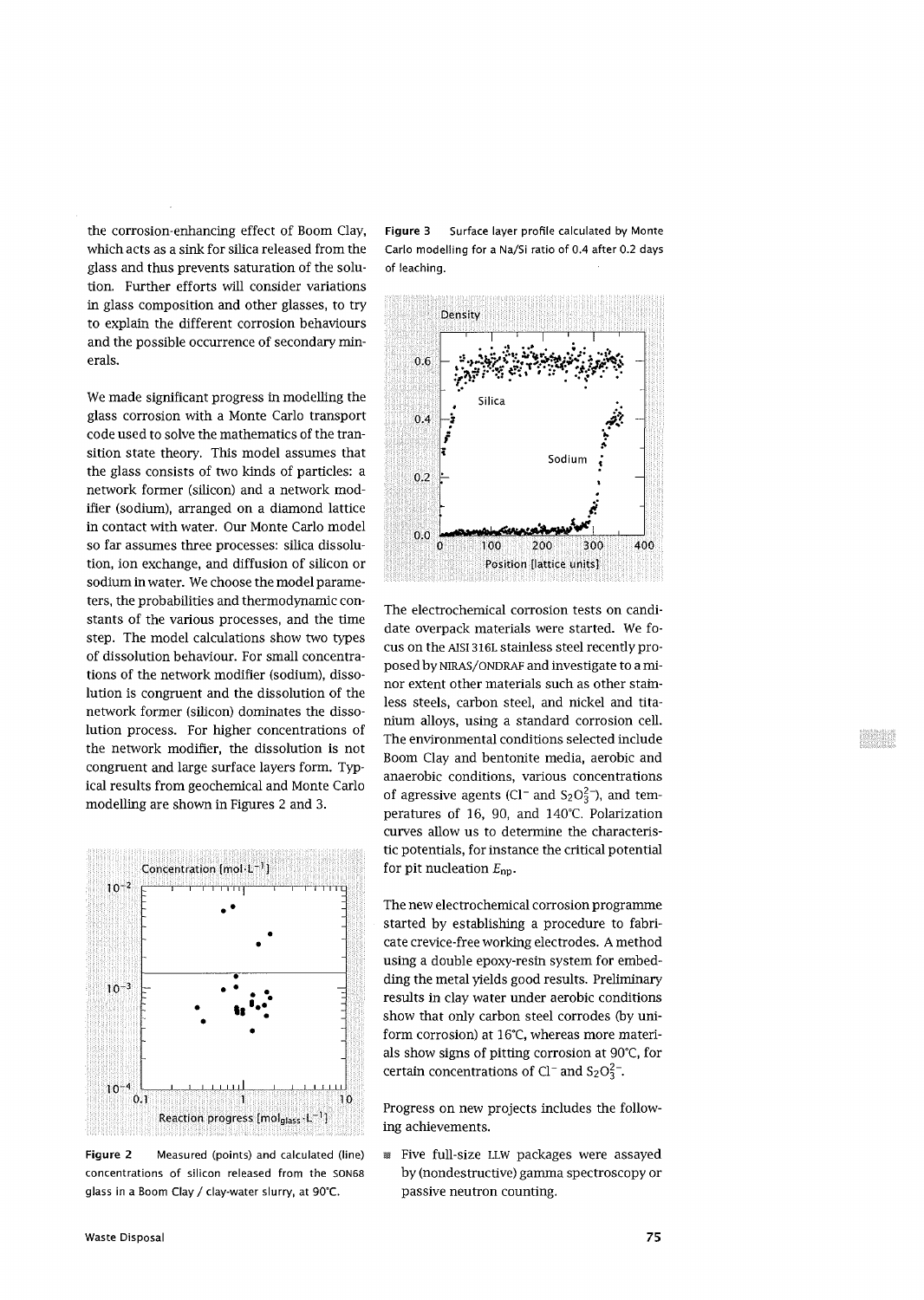- We started to qualify some real cemented ion-exchange resins produced by the Doel power plant regarding homogeneity and leaching.
- a We performed radiolythic degradation tests on inactive Eurobitum samples, by irradiating them for a total absorbed dose of 4.3 MGy in the BRIGITTE facility in BR2. The degradation products were fully analysed and their effect on the americium and plutonium solubility studied. The project on alpha-contaminated cellulose waste follows a similar rationale.
- $\mathbb{R}$  New solubility tests on UO<sub>2</sub> in various types of clay waters aim to investigate the effect of humic acids and carbonate. Within two months, we obtained uranium solubility data between 2 and  $8\times10^{-7}$  M. The real solubility might be slightly higher.
- *m* We started to investigate the neptunium complexes formed when HLW glass interacts with Boom Clay water. This study involves leach tests with neptunium-doped glass, the determination of the complexation constant for Np(rv) with humic acids, and the characterization of the complexes formed by means of laser-induced photoacoustic spectroscopy.
- We prepared new tests on cemented waste, with a view to investigating its long-term behaviour in disposal conditions in Boom Clay (in situ corrosion test tubes). Among the cement formulations used, one incorporates the reprocessed BR2 fuel.
- Another new in situ project, the CORALUS experiment, investigates the interaction between alpha-doped waste glass and bentonite backfill or Boom Clay. As a special feature, it includes <sup>60</sup>Co gamma-radiation sources and instrumentation allowing solution and gas sampling and analysis. The first test—a blank tube—will start during the first semester of 1998 (Fig. 4).

*Perspectives for 1998* Since many experiments developed within the programme on waste packages, such as the CORALUS experiment, are rather time-consuming, they will continue in 1998.



**Figure 4** Three-dimensional view of a CORALUS test tube. Backfill and outer porous support tube of modules B and C are cross-sectioned to show details of the inner support tube.

Important milestones will however be achieved in 1998. In particular, we will submit our internal quality-assurance system to an external audit for accreditation and we will complete the round-robin campaign for nondestructive assay of full-size waste packages.

For the waste forms relevant to the Belgian programme, we can further mention

- the laser-induced photoacoustic spectroscopy analyses to be performed on the neptunium complexes from the leach tests on the neptunium-doped glass, in collaboration with Belgian and German institutions;
- the electrochemical and immersion tests to be started in the framework of the corrosion programme on canister materials;
- the new in situ corrosion tests to be installed with cement specimens and leach tests to be carried out on fully active cemented reprocessed BR2 fuel;
- the solubility and sorption tests with americium and plutonium to be performed for the bitumen and cellulose project.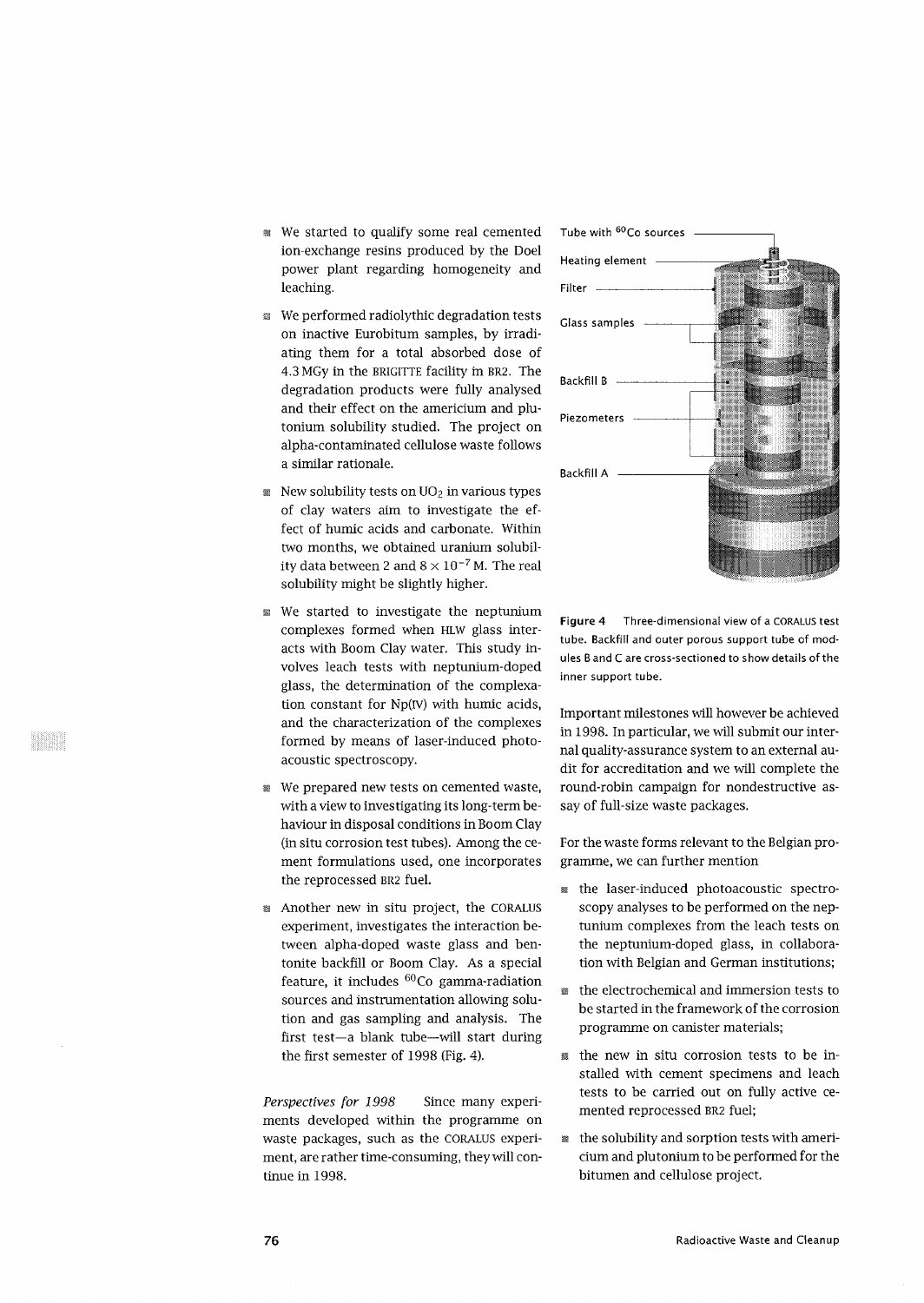**Processes taking place (on the way) from the repository to the biosphere** Assessing the performance of geological disposal systems requires knowledge of the source term and the near field, but also understanding and forecast of the migration of radionuclides in clay, their transport in the aquifers, and their potential release into the biosphere, as well as any process which might lead to the creation of migration paths. Therefore the following four objectives are of primary importance:

- to develop, test, and validate a conceptual and a mathematical model for the migration of radionuclides in clay, resorting to both laboratory and large-scale in situ migration experiments;
- to develop, test, and validate a model for the thermohydromechanical and chemical behaviour of an unsaturated clay-based backfill material;
- *m* to study the generation of hydrogen gas due to anaerobic corrosion of metals and its subsequent migration through the clay by diffusion and gas breakthrough;
- a to investigate the reaction of a clay environment to the temperature increase and the radiation dose in case of disposal of reprocessed HLW in the Boom Clay layer.

*Programme* As regards the far field, we extended a few years ago the part of the programme related to the clay host rock from the migration of radionuclides in the Boom Clay formation to the study of gas migration. With regard to gas generation, we also performed anaerobic corrosion experiments in clay slurries to study the corrosion rate of stainless and carbon steel in contact with Boom Clay.

More recently, the study of the influence of the organic matter present in the clay water contributed substantially to the migration programme. Migration tests study the diffusion of actinides and fission products, and the mobility of the dissolved organic matter in the interstitial clay water. Experiments with labelled organic matter are also performed.

Large-scale three-dimensional validation experiments are in progress. Installed from the underground research facility, they use tritiated water and <sup>14</sup>C-labelled bicarbonate.

In the framework of doctoral and postdoctoral theses, we develop electrokinetic methods to accelerate the time-consuming migration experiments (Fig. 5) and we study the Boom Clay formation as a natural analogue to increase the confidence in the modelling results for very long time spans.

Regarding the near field, the first phases of the CERBERUS project quantified the medium effects *(Eh,* pH, hydrogen production) induced by a HLW canister simulated with heating elements and <sup>60</sup>Co sources. After retrieval of the sources and hydration of the backfill, we are presently analysing the near-field effects on clay samples cored in the surrounding clay. The programme investigates further the performance of selected clay-based materials in different experimental conditions and configurations.



**Figure 5** Experimental setup of the electrokinetic migration experiments.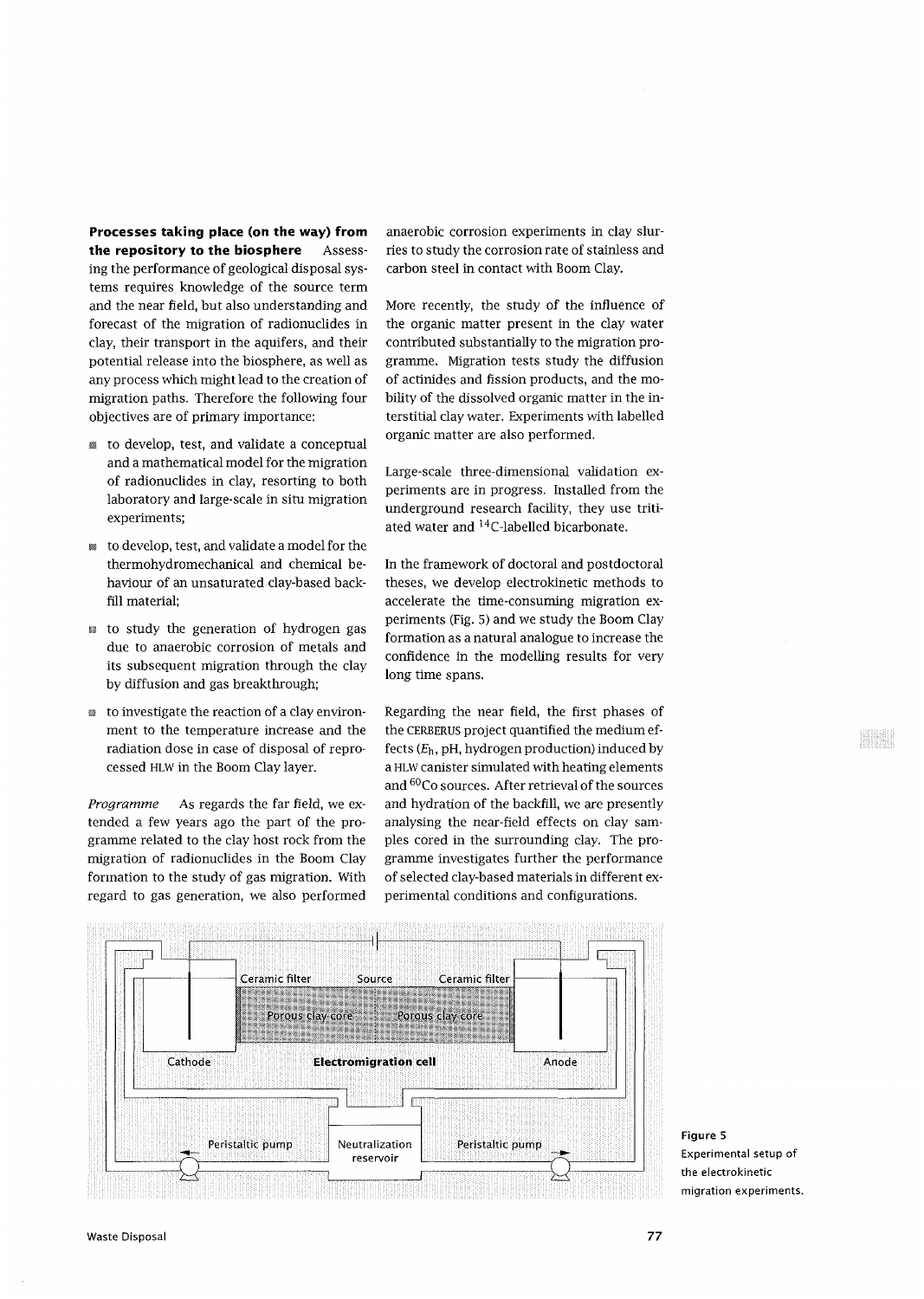The RESEAL project aims at the large-scale in situ demonstration of the feasibility of sealing a repository in a clay formation. In cooperation with European partners, we will seal an experimental shaft and test it for water and gas tightness. This experiment will also help us validate models for the calculation of water and gas flow through both clay seal and nearfield clay.

The CATSIUS CLAY project is another validation and benchmark exercise for codes dealing with the hydromechanical and thermomechanical behaviour of unsaturated clays. To support code development, we continue to study different clay-based backfill materials with European partners. In particular, for model validation, we propose the representative set of reference field data obtained through the in Situ test BACCHUS 2.

*Achievements* We continued the time-consuming experiment allowing us to determine the migration parameters in Boom Clay of the radionuclides of major concern.

We demonstrated and validated the applicability of the electrokinetic methods to determine diffusion coefficients in porous media (Fig. 6):

- diffusion coefficients can be obtained by independent calculation methods;
- $\mathbb B$  the experimental time for diffusion studies reduces markedly;



**Figure 6** Distribution profiles after electromigration of <sup>85</sup>Sr (72 V·m<sup>-1</sup>, 71 hrs), <sup>22</sup>Na (84 V·m<sup>-1</sup>, 20 hrs) HTO (79 V·m<sup>-1</sup>, 20 hrs), <sup>131</sup>l (81 V·m<sup>-1</sup>, 20 hrs).



**Figure** 7 Europium sorption on illite as a function of pH and NaClO<sub>4</sub> concentration.

- the statistical reliability of the migration parameters increases markedly;
- soil characteristics such as the dispersion length and electro-osmotic mobility were determined;
- **retardation coefficients for cationic species** can also be obtained.

To increase the confidence in the long-term model predictions of the radionuclides migration, we characterized in detail the mineralogy and the geochemistry of the Boom Clay on samples of the Zoersel and Mol-1 drillings. We paid special attention to the distribution and mobility of the trace elements (lanthanides, uranium, and thorium) naturally occurring in the Boom Clay; these can be considered as natural analogues of critical elements for the long-term safety of a radioactive-waste disposal site. We are presently characterizing the radiochemistry of the Boom Clay.

To study the fundamental interactions of radionuclides and Boom Clay, we developed a multisite sorption model for clay minerals. This model allows us to integrate a sorption database into a thermodynamics-based geochemical equilibrium calculation. Figure 7 shows the good agreement between the measured and the modelled sorption data for an europium-illite system. The lines are calculated by the multisite model considering both cation exchange and surface complexation sorption.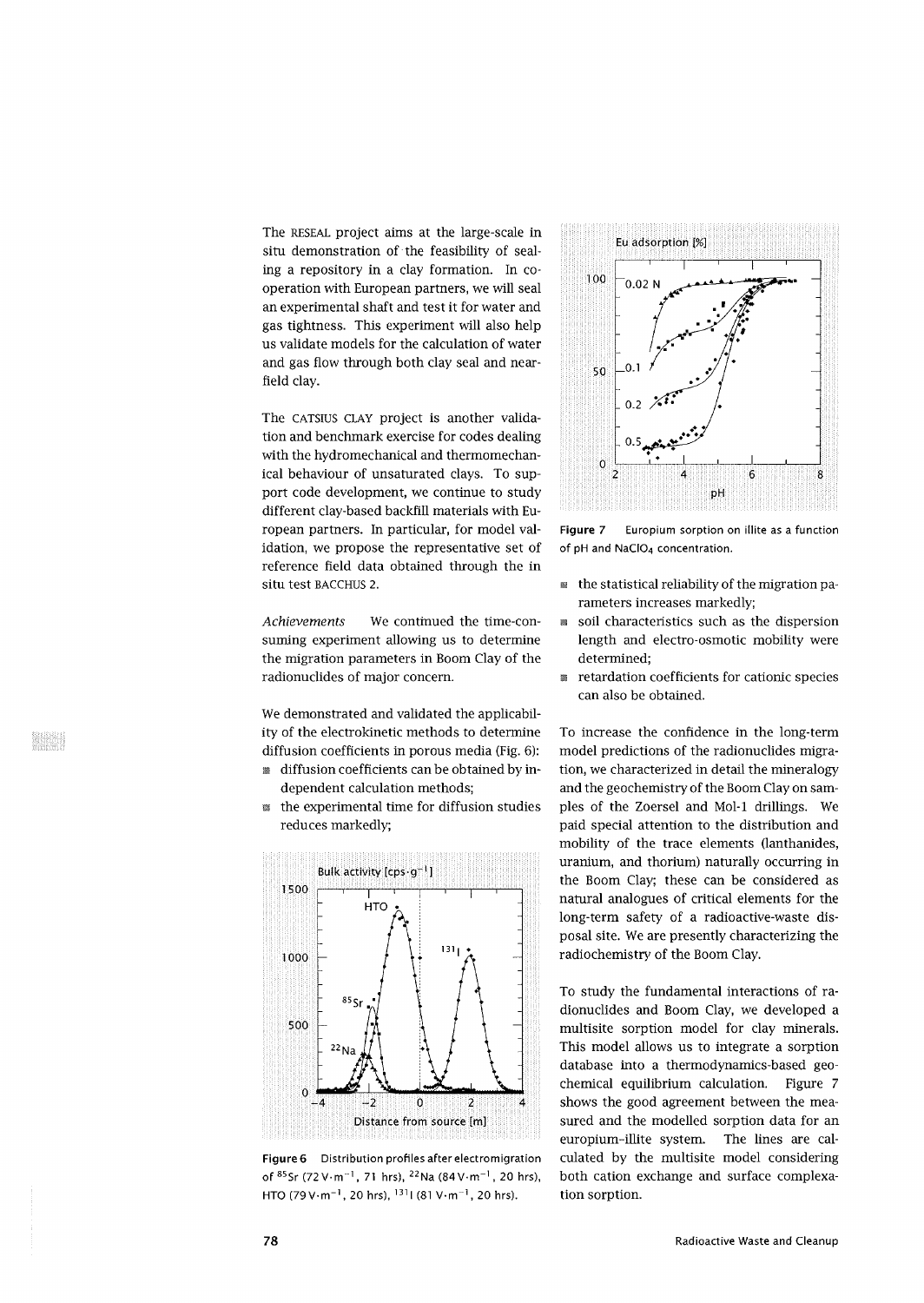We continued to monitor and sample the largescale in situ injection experiment with tritiated water, started in January 1988. After 10 years, the measured tritium concentrations in the interstitial water still agree very well with the results of the MICOF computer code simulation.

Regarding our large-scale three-dimensional in situ migration experiment started in 1995, we detected tritium in the filters located at one metre from the injection point, but the <sup>14</sup>C level is still below the detection limit.

We continued our research on the mobility of the dissolved organic matter (humic acids) in the interstitial clay water using labelled organic matter in the framework of an EC contract (TRANCOM-CLAY project). Two labels were tested for their stability in contact with Boom Clay: the  $125I$  label proved to be unstable, whereas the experiments with the  $^{14}$ C one showed a good stability.

Percolation experiments through clay cores and a new large-scale in situ injection experiment are being performed with <sup>14</sup>C-labelled organic matter.

The pH and  $E_h$  of the Boom Clay are measured under real in situ physicochemical conditions: clay water, at a hydraulic pressure of 11 bar, in equilibrium with its inorganic carbon species  $(CO<sub>2</sub>$  equilibrium partial pressure). We measured an in situ pH value of 8.2.

As part of the study of the homogeneity of the Boom Clay layer, the hydraulic conductivity and migration parameters for tritiated water and iodine were measured for clay cores sampled over the whole thickness of the formation.

In the near field, we investigated the influence of both temperature and radiation on the migration properties of the Boom Clay through the results of an in situ migration experiment with  $241$  Am and  $99$ Tc, in the surroundings of the CERBERUS demonstration test. The influence of these parameters on the migration properties appears to be negligible, confirming previous direct measurements.

After the hydration phase of the backfill of CERBERUS, we launched a detailed campaign

regarding the composition (mineralogy, geochemistry) of clay cores taken from the backfill material and drilled from the host clay in close contact with the canister wall. We also retrieved the waste glass and container material samples embedded in the surroundings. Their analysis is in progress.

The study of the gas generation caused by anaerobic corrosion and the gas migration in Boom Clay is in progress. Stainless steel 316L shows almost no anaerobic corrosion in contact with a Boom Clay slurry.

In co-operation with different European partners, we developed and tested computer codes for the hydromechanical and thermomechanical behaviour of unsaturated clay-based backfill material; these codes were applied to the results of support laboratory experiments and large-scale in situ tests, one of which is the BAC-CHUS 2 test, already running successfully for four years.

After full hydration of the backfill, we measured the hydraulic and gas transport parameters and confirmed the homogeneity and the tightness of the hydrated backfill.

We obtained within the CATSIUS CLAY project the first simulations of the hydraulic pressure and the stress evolution inside and around the BACCHUS 2 test.

We also continued two previous actions:

- confirming the first indication of desaturation recorded in clay around the PHEBUS test; this will require some more months of ventilation through the large filter element embedded in clay;
- pursuing the long-term monitoring (water pressure, displacement, and radial, axial, and total stresses) around the underground facility to control its stability and provide long-term geotechnical measurements for the modelling of the clay behaviour.

We developed a borehole-sealing test, as a preliminary action within the large-scale sealing experiment of the exploratory shaft in the HADES infrastructure (Fig. 8). This test aims at following the hydration process of two swelling

## **Figure 8**

Experimental setup during the mounting of the clay blocks for the borehole-sealing test.

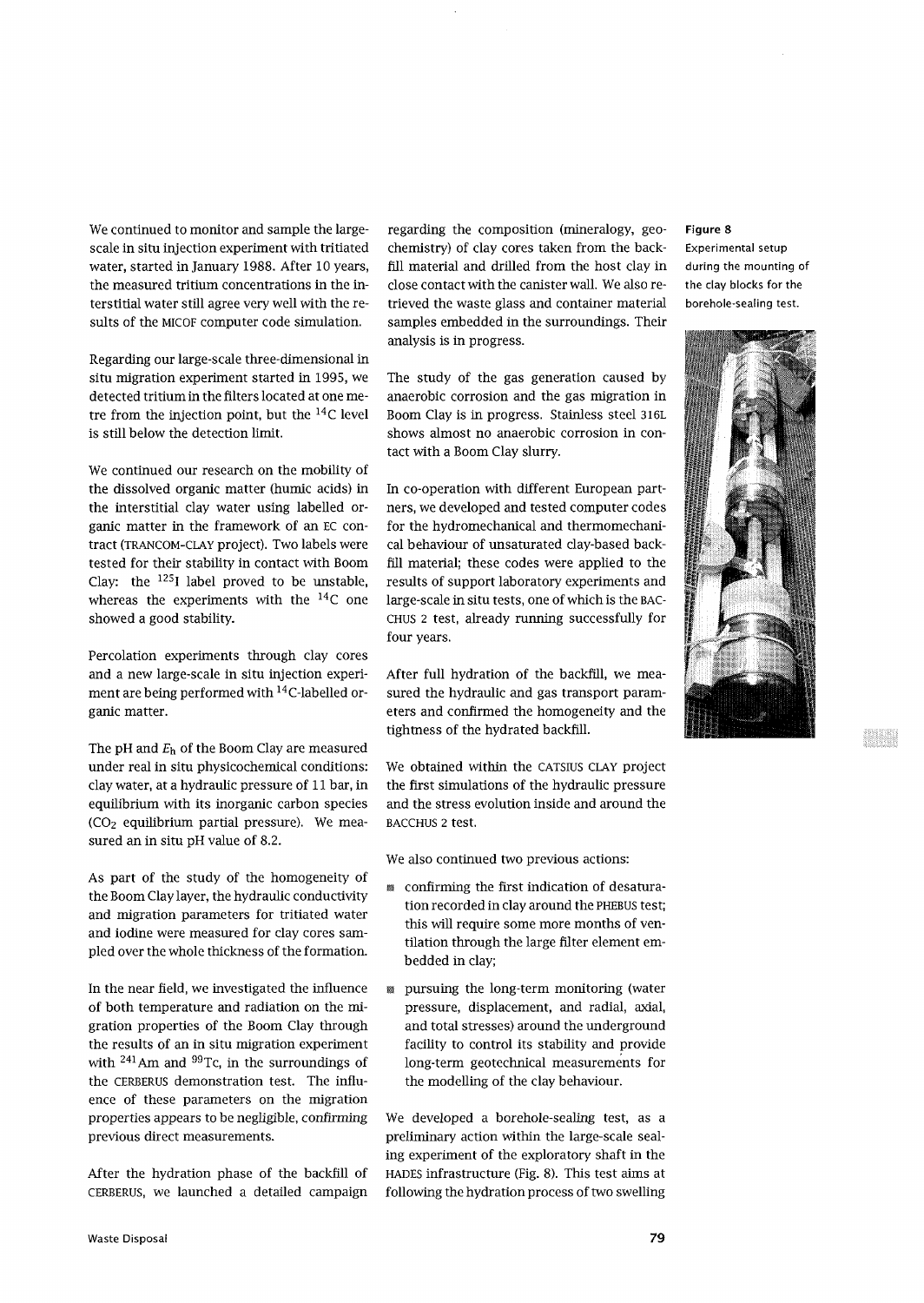clay seals and at testing their water and gas tightness after saturation. The experimental setup, installed in a 15-metre-long borehole with a diameter of 25 cm, includes the two following seals: one with FoCa clay (a French bentonite) and one with Serrata clay (a Spanish bentonite). We will finalize the design of the shaft-sealing test on the basis of our results. The design of the host-rock instrumentation, including sensors for water pressure, ground stress, and displacement, is finished; the construction is in progress.

We performed a series of support laboratory experiments to measure the hydromechanical and gas flow parameters of the sealing materials and of unsaturated Boom Clay. These parameters are used for design calculations and blind predictions of the behaviour of the borehole and shaft seals. The simulations show the sensitive influence of the unsaturated hydraulic parameters and boundary conditions on the saturation time.

*Perspectives for 1998* With regard to migration, the electrokinetic method will be applied to sorbed species, but some other developments are awaited in the framework of new R&D proposals on site remediation.

To study the exchange between mobile and immobile organic matter, we will perform migration experiments with doubly labelled matter.

**Underground infrastructure SCK.CEN** has constructed and operates a unique underground research facility, called HADES, located in the Boom Clay layer at a depth of 225 metres. In this facility, it carries out in situ experiments, studies the disturbances due to the construction of infrastructures in clay, and optimizes the design and the construction of a final repository. Indeed, the infrastructure must be adapted to its geological environment and plays an important role in the global performance of the near field. It is therefore also necessary

*m* to improve the knowledge about digging large excavations in deep clay in order to select the most appropriate techniques for building a final repository and to get experienced in safely operating such facilities;



Figure 9 The PRACLAY mock-up before installation of the cover flange.

• to provide infrastructure and technical assistance to the experimenters, from the installation phase to the follow-up of any demonstration or validation test.

*Programme* The daily and medium-term operation of the underground research facility under safe conditions requires maintenance and assistance works. Maintenance ensures and improves the safety and stability of the facility and its technical equipment, whereas assistance means support to experimenters for drilling activities, access to the experimental areas in representative conditions, and reliable and traceable data acquisition.

The real-scale simulation of a disposal gallery (PRACLAY experiment) follows the current concept of a concrete-lined gallery with a central stainless-steel tube containing the waste forms. Bentonite-based backfill blocks fill the gap between the central tube (diameter of 0.5 metre) and the lining (inner diameter of 2 metres). Whereas the actual disposal galleries will be several hundred metres long, the PRACLAY demonstration gallery will be restricted to 30 metres. Electrical heaters will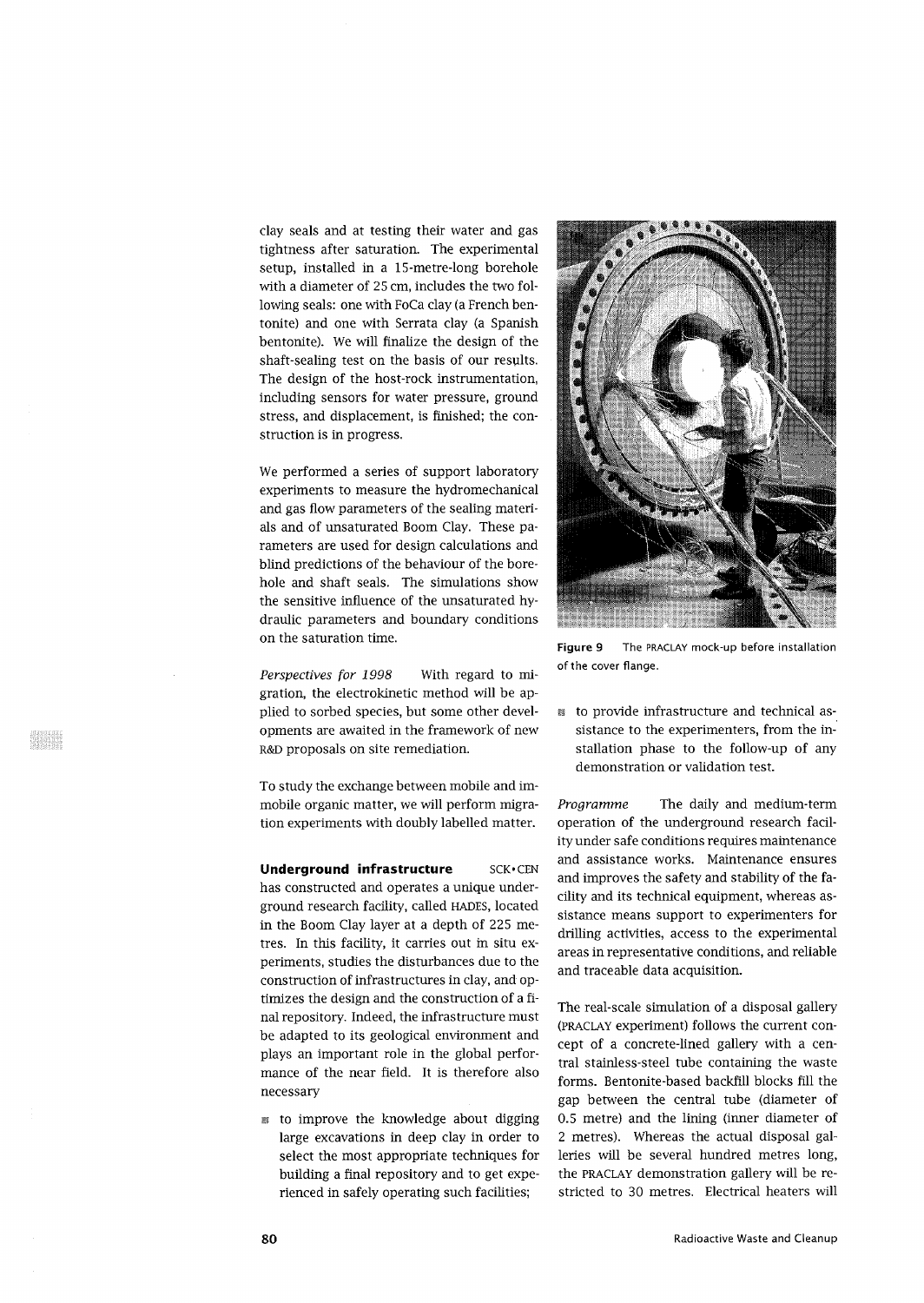simulate the generation of heat by the waste forms, since the experiment will not use active ones. The construction of the PRACLAY gallery requires that of a second shaft and of a gallery connecting it to the current infrastructure.

We built a five-metre-long surface mock-up having a cross-section similar to that of the disposal gallery as far as central tube and backfill are concerned (Fig. 9). A steel liner will keep the backfill under pressure when the latter starts to swell due to water uptake.

*Achievements* The activities of the support team were mainly core sampling, drilling and overcoring, preparation or installation of new experiments, and follow-up of running ones.

We provided assistance to the EIG PRACLAY, in charge of the extension of the underground facility, for such actions as defining the technical specifications for the construction of the second shaft, analysing the corresponding tenders, and, presently, following up the construction works. In November, after such preliminary works as the freezing of the water-bearing sands down to a depth of 190 metres, the contractor started to excavate the second shaft (Fig. 10). This shaft and its equipment should be put in operation in early 1999. We are now providing similar assistance for drafting the specifications for the excavation of the connecting gallery.



**Figure 10** Construction of the hoisting equipment for shaft sinking.



**Figure 11** Calculations of pore pressures in clay during gallery excavation.

The monitoring and modelling related to the excavation of the connecting gallery resulted in the European project CLIPEX, with French and Spanish partners, and co-ordinated by the EIG PRACLAY. The project, started at the beginning of 1997, will run until the end of 1999.

First estimates of the displacements and stress variations around the excavation (Fig. 11) allowed us to draft the final specifications for the instrumentation, such as the location and measuring range of the proposed instruments and sensors, of which some are already ordered (stress, displacement). We devoted special attention to the compatibility of the instrumentation with the future excavation works.

In April 1997, we started to install the backfill and the instrumentation of the mock-up, after acceptance of the mock-up structure in January and after final acceptance of the demonstration building. After installation of the cover and installation and connection of the instrumentation racks, we flooded the mock-up at the beginning of December. We expect a sufficient hydration of the backfill by early 1998 to switch on the heating elements.

*Perspectives for 1998* To optimize the planning and execution of drilling works, we will purchase a new coring equipment at the beginning of 1998.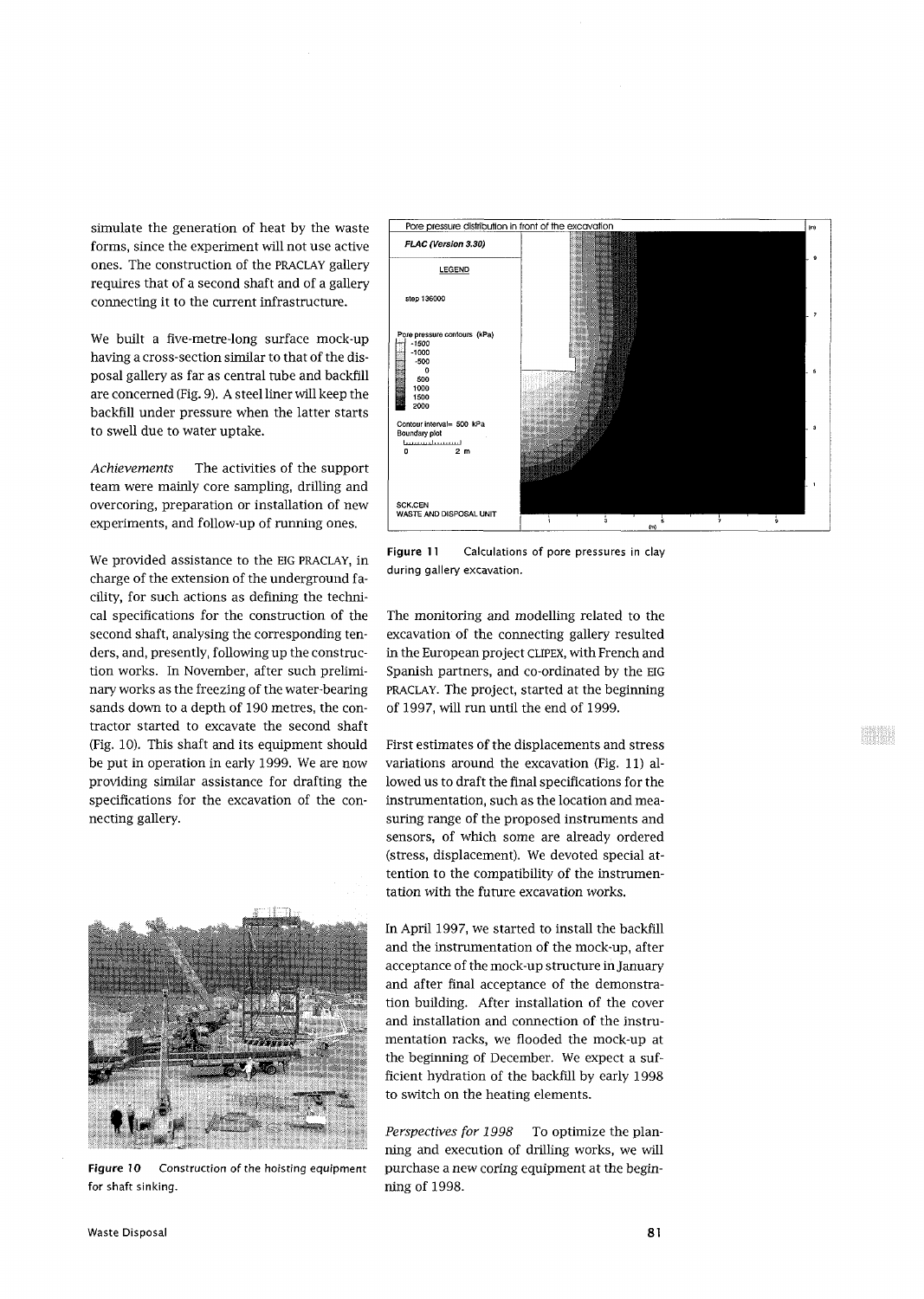The excavation of the second shaft will extend over the whole of 1998. In parallel, we will finalize the specifications for the excavation of the connecting gallery and of the PRACLAY gallery, and analyse tenders.

The installation of the CLIPEX instrumentation related to the connecting gallery will take place in the first quarter of 1998, from the existing underground structure (test drift); this will guarantee sufficient time for restoration of the ground conditions around the measuring devices before the start of the digging works, scheduled for the second semester of 1999. A characterization and monitoring programme will be developed prior to this installation to get more accurate data on some essential geomechanical parameters. This programme and the associated interpretation will enable us to improve the current models on the hydromechanical behaviour of the clay.

The heating of the PRACLAY surface mock-up will most likely be launched during the first quarter of 1998, depending on the evolution of the current hydration phase of the backfill material.

## Paniners, sponsors, and distomers

**Scientific partners** Atomic Energy Authority (AEA Technology) — Association pour la recherche et le developpement des methodes et processus industriels (ARMINES) — Belgische Geologische Dienst/Service géologique de Belgique (BGD/SGB) -British Geological Survey (BGS) — Commissariat a l'énergie atomique (CEA) — Centre belge d'étude de la corrosion (CEBELCOR) — Chinese Institute for Atomic Energy (CIAE) — Chalmers University of Technology — Centro de Investigaciones Energeticas, Medioambientales y Tecnológicas (CIEMAT) -Centro Internacional de Métodos Numéricos en Ingenieria (CIMNE) — Clay Technology Lund AB — Energieonderzoek Centrum Nederland (ECN) — Etudesrecherches-materiaux (ERM) — Forschungszentrum Karlsruhe (FZK) — University of Aberdeen — Groupement pour l'étude des structures souterraines de stockage (G3S) — GEOCONTROL — Stockage souterrain (GEOSTOCK) — Gesellschaft fur Anlagen- und Reaktorsicherheit (GRS) — Institut de protection et de sûreté nucléaire (CEA-IPSN) — Institute for Reference Materials and Measurements (IRMM) — Instituto Sperimentale Modelli E Strutture (ISMES) — KEMA Nuclear — Katholieke Universiteit Leuven (KUL) — University of Loughborough — Universite de Liege (ULg) — QuantiSci Ltd — Technical University of Delft — Tractebel — Teollisuuden Voima Oy, Development Office (TVO) — Universite catholique de Louvain (UCL) — University of Coruna — Universite Libre de Bruxelles (ULB) — University of Roma — University of Birmingham — University of Exeter — Polytechnic University of Madrid (UPM) — Polytechnic University of Cataluña (UPC) — Universite de Paris-Sud (UPS) — University of Wales, College of Cardiff (uwcc) — Vlaamse Instelling voor Technologisch Onderzoek (VITO) — Vrije Universiteit Brussel (VUB) — Technical Research Centre of Finland (VTT)

**Sponsors** European Commission (EC) — Electricite de France (EdF)

**Customers** Nationale Instelling voor Radioactief Afval en Verrijkte Splijtstoffen/Organisme national des déchets radioactifs et des matières fissiles enrichies (NIRAS/ONDRAF) - Economic Interest Group PRACLAY (EIG PRACLAY) — Agence nationale pour la gestion des dechets radioactifs (ANDRA) — Empresa Nacional de Residuos Radioactivos SA (ENRESA)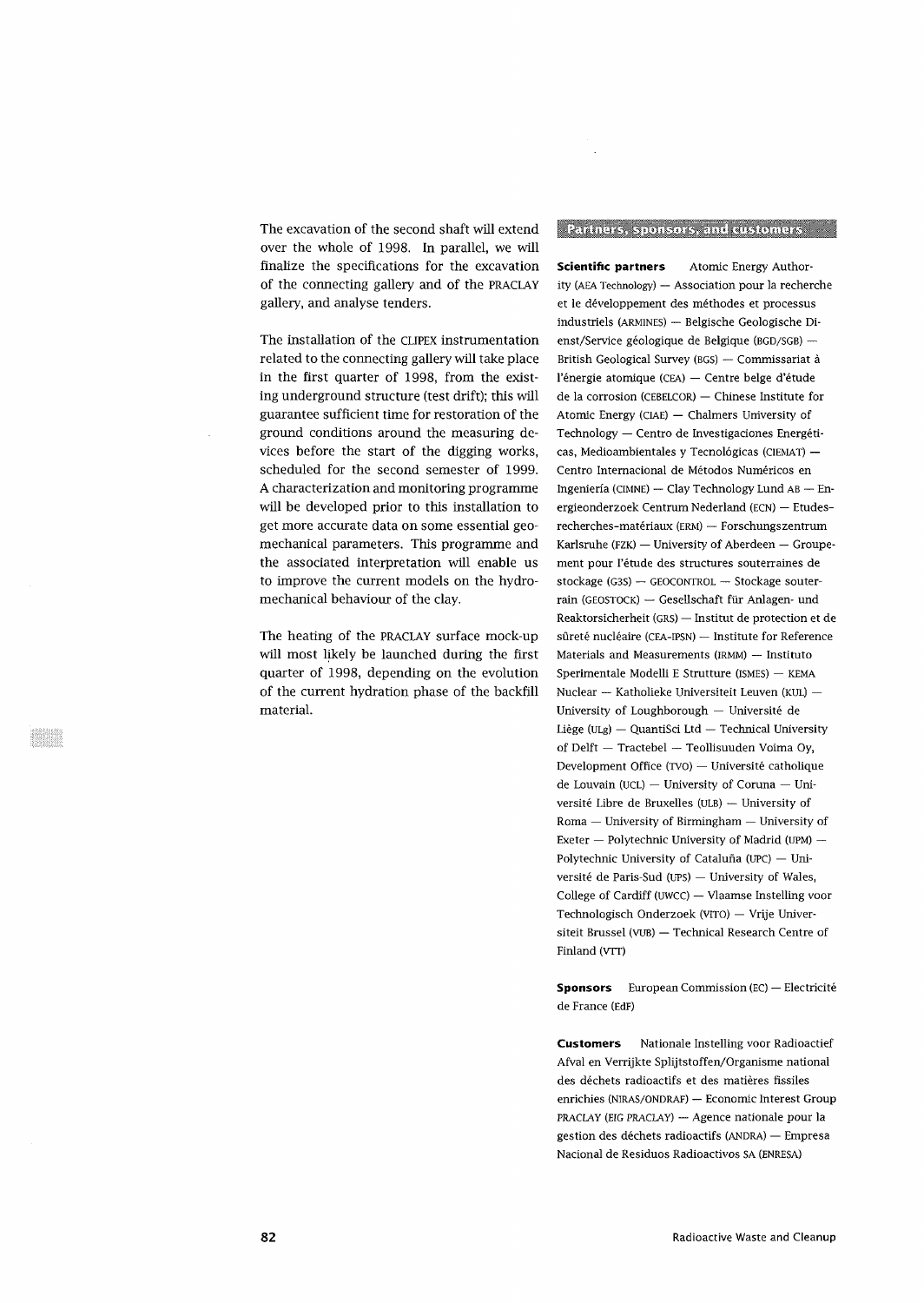# Scientific output and the contract of the

## Book published in 1997

P. VAN ISEGHEM, "Characterization of Radioactive Waste Forms and Packages," *Technical Reports Series* 383 (IAEA, 1997, 138 pages).

### Publications in 1997

D. DE BRUYN, L. VAN CAUTEREN, "De tweede schacht te Mol: Een eerste stap in de verdere uitbreiding van een ondergronds onderzoekslaboratorium," *Geotechniek* l:n/4, 10-12 (1997).

J. MARIVOET, I. WEMAERE, P. ESCALIER DES ORRES, P. BAUDOIN, C. CERTES, A. LEVASSOR, J. PRIJ, K. H. MARTENS, K. RÖHLIG, "The EVEREST Project: Sensitivity Analysis of Geological Disposal Systems," *Reliability Engineering and System Safety* 57, 79-90 (1997).

H. MOORS, N. MAES, A. DIERCKX, P. DE CANNIÈRE, M. PUT, "Determination of the Apparent Molecular Diffusion Coefficient of Ionic Species in Water Saturated Porous Media by Electrokinetic Amplification," *Handbook of preprints of papers for the third European Engineering Geology conf., "Geo-Engineering of Hazardous and Radioactive Waste Disposal",* 355-368 (1997).

P. VAN ISEGHEM, M. AERTSENS, S. BODEN, K. LEMMENS, Ph. LOLIVIER, V. PlRLET, A. SNEYERS, E. VALCKE, "Determining Long-Term Stability of Radwaste upon Disposal in Clay," *Nuclear Europe Worldscan* 3-4, 56 (1997).

#### Presentations delivered in 1997

M. AERTSENS, P. VAN ISEGHEM, "Molecular Modeling of Glass Dissolution," Fundamentals of Glass Science and Technology: Vaxjo, Sweden, June 9-12, 1997. Proc, 444-449.

F. BERNIER, "Excavations in the Boom Clay Formation: Performance of Construction Methods," The Boom Clay Seminar: Bilzen, Belgium, December 8-9, 1997. BLG-758, 51-61.

F. BERNIER, F.-X. HOLVOET, J. VERSTRICHT, G. VOL-CKAERT, "Area Where Parallel Non-Saturated Hydro-Mechanical Codes Can Be Used in the Frame of High-Level Waste Repository in Boom Clay," Workshop on Tests and Applications of Computing Codes on Geoenvironmental and Civil Engineering Problems: Budapest, Hungary, September 25-26, 1997. Proc, 1-15.

F. BERNIER, V. LABIOUSE, "Performance of Gallery Construction Methods for the Disposal of High Level Waste," Topical day on Feasibility and Acceptability of Nuclear Waste Disposal in the Boom Clay Formation: SCK>CEN, Mol, Belgium, Jan. 29, 1997. BLG-726, 7-14.

F. BERNIER, G. VOLCKAERT, "BACCHUS 2: A Validation Experiment for Hydromechanical Models for Unsaturated Soils," Workshop on Environmental Geotechnics—Design Parameters for Computing Applications: Warsaw, Poland, March 6-7, 1997. Proc., 23-46.

P. BORGERMANS, "The Use of Optical Fibre Sensors in the Geological Disposal of Waste," Topical day on Feasibility and Acceptability of Nuclear Waste Disposal in the Boom Clay Formation: SCK-CEN, Mol, Belgium, January 29, 1997. BLG-726, 77-85.

D. DE BRUYN, L. VAN CAUTEREN, "Thermo-Hydro-Mechanical Strength of Saturated Boom Clay: Lessons Learned from the '90 Studies," The Boom Clay Seminar: Bilzen, Belgium, December 8-9, 1997. BLG-758, 77-80.

D. DE BRUYN, J. VERSTRICHT, "The Design of the PRACLAY Experiment and the Behaviour of Boom Clay at Elevated Temperature," Topical day on Feasibility and Acceptability of Nuclear Waste Disposal in the Boom Clay Formation: SCK-CEN, Mol, Belgium, January 29, 1997. BLG-726, 27-33.

P. DE CANNIÈRE, H. MOORS, A. DIERCKX, F. GASIAUX, M. AERTSENS, M. PUT, P. VAN ISEGHEM, "Diffusion and Sorption of <sup>32</sup>Si-Labelled Silica in the Boom Clay," Sixth int. conf. on the Chemistry and Migration Behavior of Actinides and Fission Products in the Geosphere (MIGRATION'97): Sendai, Japan, October 26-31, 1997.

A. DIERCKX, P. DE CANNIÈRE, M. AERTSENS, "Organic Matter and Migration (TRANCOM-CLAY project)," The Boom Clay Seminar: Bilzen, Belgium, December 8-9, 1997. BLG-758, 33-41.

A. DIERCKX, P. DE CANNIÈRE, P. WARWICK, A. HALL, M. J. PUT, "Stability of <sup>125</sup>I and <sup>14</sup>C-Labelled Boom Clay Organic Matter," Sixth int. conf. on the Chemistry and Migration Behavior of Actinides and Fission Products in the Geosphere (MIGRATION'97): Sendai, Japan, October 26-31,1997.

A. DIERCKX, H. MOORS, P. DE CANNIÈRE, N. MAES, M. PUT, "Migration of Radionuclides," Topical day on Feasibility and Acceptability of Nuclear Waste Disposal in the Boom Clay Formation: SCK-CEN, Mol, Belgium, January 29, 1997. BLG-726, 65-75.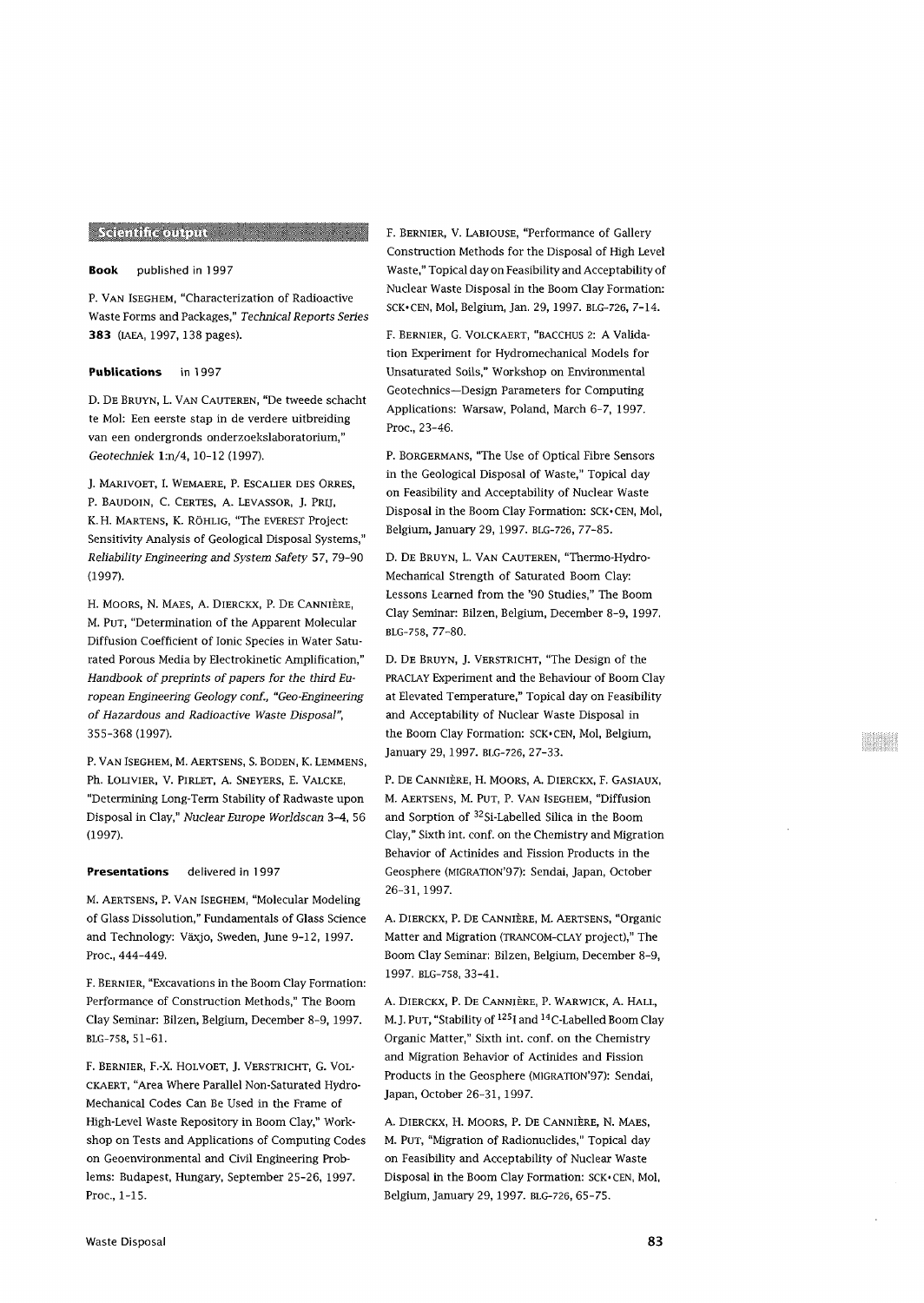F. DRUYTS, B. KURSTEN, P. VAN ISEGHEM, "Electrochemical Study of the Pitting Corrosion of Stainless Steel Candidate Overpack Materials for the Disposal of High-Level Radioactive Waste in Boom Clay," Sixth int. symp. on Electrochemical Methods in Corrosion Research (EMCR'97): Trento, Italy, August 25-29, 1997.

V. LABIOUSE, "Hydro-Mechanical Behaviour of Unsaturated Soil: Parameter Selection for an Elasto-Plastic Model," Workshop on Environmental Geotechnics—Design Parameters for Computing Applications: Warsaw, Poland, March 6-7, 1997. Proc, 76-90.

V. LABIOUSE, "Numerical and Analytical Modelling of a New Gallery in the Boom Clay Formation," Sixth int. symp. on Numerical Models in Geomechanics (NUMOG VI): Montreal, Quebec, Canada, July 2-4, 1997. Proc, 489-494.

V. LABIOUSE, F. BERNIER, "Hydro-Mechanical Disturbances around Excavations," Topical day on Feasibility and Acceptability of Nuclear Waste Disposal in the Boom Clay Formation: SCK- CEN, Mol, Belgium, January 29, 1997. BLG-726, 15-26.

V. LABIOUSE, C. GREGOIRE, "Predicted and Observed Build-Up of Water Pressure Following the Installation of Piezometers in a Deep Clay Formation," Ninth int. conf. on Int. Association for Computer Methods and Advances in Geomechanics (IACMAG): Wohan, China, November 2-7, 1997.

Ph. LOLIVIER, K. LEMMENS, P. VAN ISEGHEM, "GeOchemical Modelling of the Interaction of HLW Glass with Boom Clay Media," xxith Scientific Basis for Nuclear Waste Management: Davos, Switzerland, September 29-October 2, 1997.

N. MAES, H. MOORS, P. DE CANNIERE, M. AERTSENS, M. PUT, "Determination of the Apparent Molecular Diffusion Coefficient of Ionic Species in Boom Clay by Electromigration: A Feasibility Study," Sixth int. conf. on the Chemistry and Migration Behavior of Actinides and Fission Products in the Geosphere (MIGRATION'97): Sendai, Japan, October 26-31, 1997.

J. MARIVOET, "Uncertainty and Sensitivity Approach Used in the SPA Project," EC cluster meeting on Safety Evaluation of Spent Fuel Disposal: Brussels, Belgium, November 13, 1997.

B. NEERDAEL, G. VOLCKAERT, A. SNEYERS, "Past and Current R&D Program for Waste Disposal in Belgium," Waste Management'97 HLW, LLW, Mixed Wastes and Environmental Restoration—Working towards a

Cleaner Environment: Tucson, Arizona, USA, March 2-6, 1997.

L. ORTIZ, F.-X. HOLVOET, "Gas Generation by Anaerobic Corrosion in Clay," PEGASUS Progress meeting: Mol, Belgium, May 27-28, 1997.

L. ORTIZ, G. VOLCKAERT, "Multiphase Flow in the Boom Clay Layer," Topical day on Feasibility and Acceptability of Nuclear Waste Disposal in the Boom Clay Formation: SCK-CEN, Mol, Belgium, January 29, 1997. BLG-726, 35-42.

L. ORTIZ, G. VOLCKAERT, "Gas Migration in Clay under Isotropic Stress Conditions," PEGASUS Progress meeting: Mol, Belgium, May 27-28, 1997.

L. ORTIZ, G. VOLCKAERT, M. IMPEY, S. EINCHCOMB, "A Phenomenologic Study of Multiphase Fluid Flow through Water Saturated Boom Clay," Conf. on Experimental Heat Transfer, Fluid Mechanics, and Thermodynamics 1997: Brussels, Belgium, June 2-6, 1997. Proc., 4, 2407-2413.

V. PIRLET, P. VAN ISEGHEM, A. DIERCKX, J.-F. DESREUX, "The Investigation of the Neptunium Complexes Formed upon Interaction of High-Level Waste Glass and Boom Clay Media," Actinides'97: Baden-Baden, Germany, September 1997.

M. PUT, A. DIERCKX, M. AERTSENS, P. DE CANNIERE, "Mobility of the Dissolved Organic Matter through Intact Boom Clay Cores," Sixth int. conf. on the Chemistry and Migration Behavior of Actinides and Fission Products in the Geosphere (MIGRATION'97): Sendai, Japan, October 26-31, 1997.

M. PUT, J. MARIVOET, G. VOLCKAERT, B. NEERDAEL, "How Performance Assessment of a Geological Waste Disposal in Clay Has Contributed to Focus the Radionuclide Migration Research," Waste Management'97 HLW, LLW, Mixed Wastes and Environmental Restoration—Working towards a Cleaner Environment: Tucson, Arizona, USA, March 2-6, 1997.

R.L. SCHULTZ, D.E. CLARK, G.G. WICKS, A.R. LOD-DING, P. VAN ISEGHEM, "Characterization of Savannah River Glasses Buried in Boom Clay: The HADES Tests at Mol, Belgium," Int. symp. on Waste Management Technologies in Ceramic and Nuclear Industries: Cincinnati, Ohio, USA, May 4-7, 1997.

A. SNEYERS, P. VAN ISEGHEM, "The Leaching Behaviour of Bituminized Radioactive Waste in the Geological Disposal Conditions of the Boom Clay Formation," XXIth Scientific Basis for Nuclear Waste Management: Davos, Switzerland, September 29-October 2, 1997.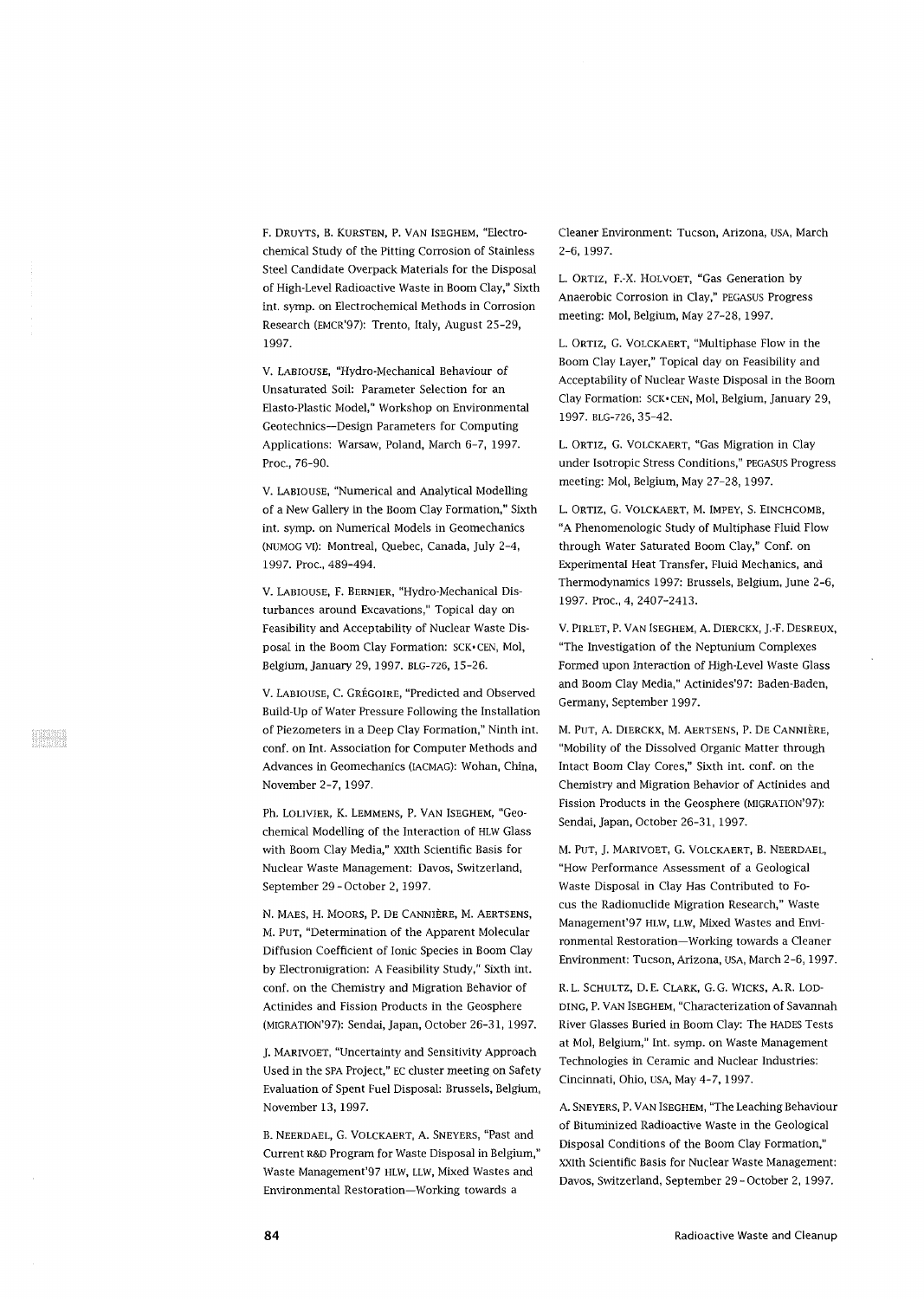P. VAN ISEGHEM, R. CARCHON, P. DE REGGE, "SCK-CEN as a Waste Characterization Laboratory," RADWAP'97: Wurzburg, Germany, June 23-26, 1997.

P. VAN ISEGHEM, B. KURSTEN, K. LEMMENS, A. SNEYERS, "R&D on the Long-Term Stability of Waste Packages," Topical day on Feasibility and Acceptability of Nuclear Waste Disposal in the Boom Clay Formation: SCK-CEN, Mol, Belgium, January 29, 1997. BLG-726, 55-65.

P. VAN ISEGHEM, E. VALCKE, N. GODON, N. JOCK-WER, "CORALUS: An Integrated In Situ Corrosion Test on  $\alpha$ -Active Glass," XXIth Scientific Basis for Nuclear Waste Management: Davos, Switzerland, September 29-October 2, 1997.

G. VOLCKAERT, F.-X. HOLVOET, A. GENS, J. VAUNAT, Th. LASSABATERE, Ch. IMBERT, M. VILLAR, E. MOUCHE, A. GENTY, C. LEPOTIER, F. CANY, A. MILLARD, "RESEAL, a Large-Scale Demonstration Test for REpository SEALing in an Argillaceous Host Rock," Cluster underground research laboratories, EC seminar on In Situ Testing in Underground Research Laboratories for Radioactive Waste Disposal: Bilzen, Belgium, December 10-11, 1997. EUR 18323 EN, 39-57.

G. VOLCKAERT, J. MARIVOET, I. WEMAERE, "Performance Assessment of a Geological Radioactive Waste Repository in a Clay Layer," Topical day on Feasibility and Acceptability of Nuclear Waste Disposal in the Boom Clay Formation: SCK-CEN, Mol, Belgium, January 29, 1997. BLG-726, 43-55.

G. VOLCKAERT, L. ORTIZ, F.-X. HOLVOET, "Gas Migration through Clay-Based Backfill and Sealing Materials and Related In Situ Tests," PEGASUS progress meeting: Mol, Belgium, May 27-28, 1997.

G. VOLCKAERT, J. WALRAVENS, "Performance Assessment of the Belgian Concept for the Shallow Land Burial of Low-Level Radioactive Waste," INMM, Low-Level Radioactive Waste technical seminar: Cordoba, Spain, October 8-10, 1997.

W. WACQUIER, P. VAN ISEGHEM, "Characterization of Cemented Evaporator Concentrates," RADWAP'97: Wurzburg, Germany, June 23-26, 1997.

L. WANG, P. DE CANNIERE, Ph. LOLIVIER, W. ZHOU, "Interaction of Radionuclides with Boom Clay Components: Towards a Mechanistic Model," Topical day on Feasibility and Acceptability of Nuclear Waste Disposal in the Boom Clay Formation: SCK-CEN, Mol, Belgium, January 29, 1997. BLG-726, 77-85.

L. WANG, P. DE CANNIERE, A. MAES, R. GENS, "Sorption of Europium onto Mite: Mechanistic Interpretations," NEA int. meeting on Chemical Modeling of Sorption in the Field of Radioactive Waste Management: Oxford, United Kingdom, May 6-8, 1997.

L. WANG, A. MAES, P. DE CANNIERE, J. VANDERLEE, "Sorption of Europium on Mite," Sixth int. conf. on the Chemistry and Migration Behavior of Actinides and Fission Products in the Geosphere (MIGRATION'97): Sendai, Japan, October 26-31,1997.

J. WEI, P. VAN ISEGHEM, L. WANG, "The Adsorption of Humic Acids and Europium-Humate Colloids onto Repository Components: Boom Clay, Bentonite and  $Fe<sub>2</sub>O<sub>3</sub>$ ," XXIth Scientific Basis for Nuclear Waste Management: Davos, Switzerland, September 29 - October 2, 1997.

I. WEMAERE, J. MARIVOET, "Rôle de l'hydrogéologie régionale dans un système d'enfouissement géologique de dechets radioactifs, en l'occurrence, l'Argile de Boom," Colloquium CBGI: Leuven, Belgium, November 18-20, 1997.

I. WEMAERE, J. MARIVOET, "Can We Extrapolate Hydraulic Parameters of the Boom Clay from the Local to the Regional Scale," The Boom Clay Seminar: Bilzen, Belgium, December 8-9, 1997. BLG-758, 15-26.

I. WEMAERE, J. MARIVOET, H. PITSCH, C. BEAUCAIRE, C. MARLIN, J.L. MICHELOT, A.C. PHILIPPOT, M. HAS-SANIZADEH, F. VAN WEERT, "The PHYMOL Project," NEA workshop on Use of Hydrogeochemical Information Testing Groundwater Flow: Borgholm, Sweden, September 1-3, 1997.

## **Lectures** taught in 1997

M. AERTSENS, "Modelling of Glass Dissolution with a Monte Carlo Method," Summer University on Glass: Mejannes-le-Clap, France, September 1-6, 1997.

P. VAN ISEGHEM, "In Situ Corrosion Tests on HLW Glass as Part of a Larger Approach," Summer University on Glass: Mejannes-le-Clap, France, September 1-6, 1997.

## **Theses** published in 1997

L. CALLEWAERT, "Etude du comportement thermohydro-mécanique d'un échantillon d'argile de Boom: Ameliorations technologiques de la mesure de pression interstitielle," final-year thesis, Civil Engineering (Universite catholique de Louvain, Louvain-la-Neuve), May 1997.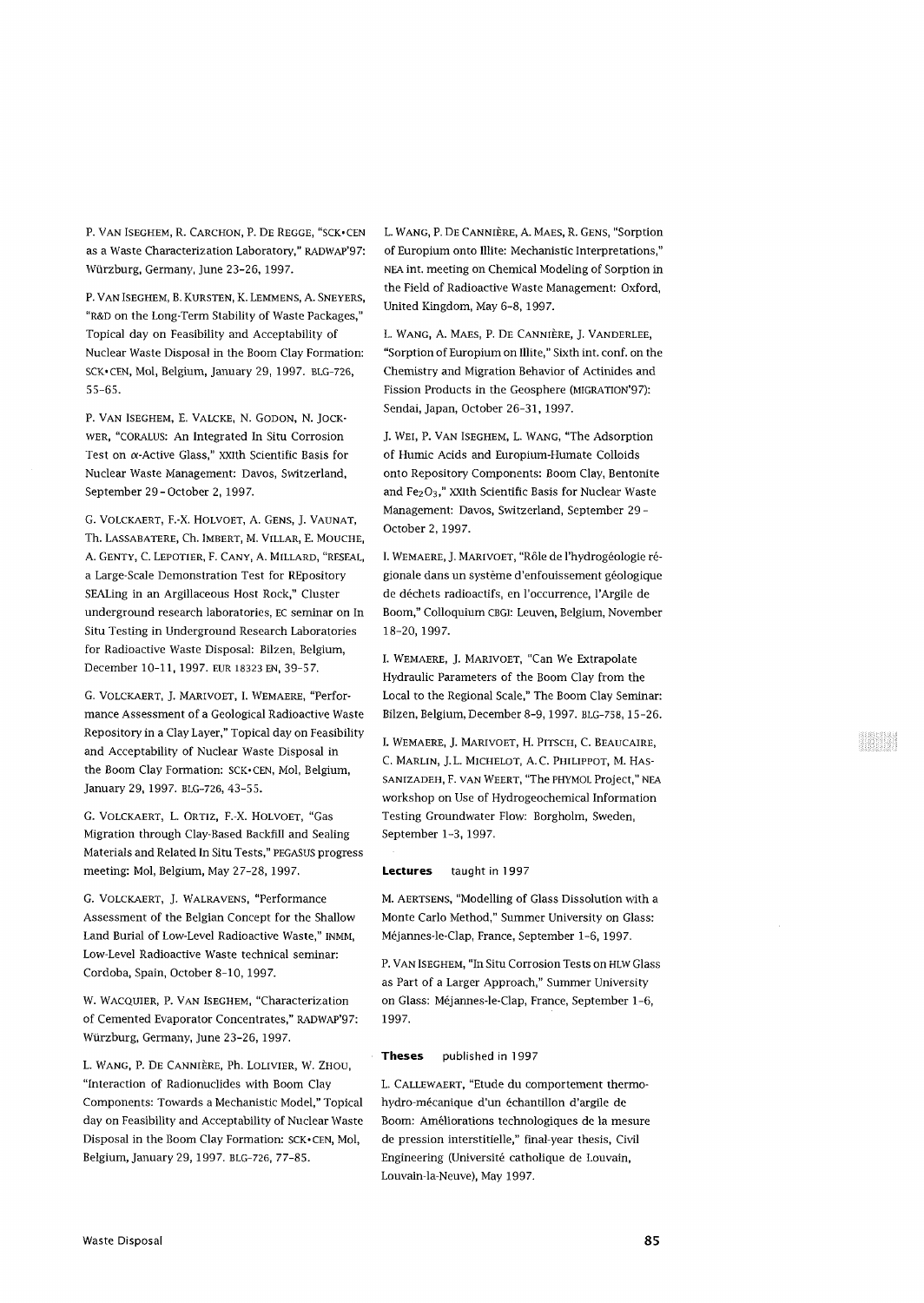S. CAPEAU, V. CORTHOUTS, K. DE TORCK, P. LAMMAR, R. RAMDAS, "Radioactief afval: Een technisch en maatschappelijk probleem," final-year thesis, complementary diploma in Environmental Studies (Universitaire Instelling Antwerpen), 1997.

N. CHARUE, C. ZECH, "Comportement à long terme de l'argile de Boom sous sollicitations thermiques et mécaniques: approche expérimentale et numérique," final-year thesis, Civil Engineering (Université catholique de Louvain, Louvain-la-Neuve), June 1997.

B. DEREEPER, "Développement de la maquette PRACLAY: test préliminaire de démonstration d'enfouissement des déchets radioactifs dans l'argile," final-year project, Industrial Engineering (Institut Supérieur Industriel de Bruxelles), 1997.

J. DOUWEN, T. FIERENS, "Elektromagnetische meetmethodes ter bepaling van het vochtgehalte in kleiformaties," final-year project, Industrial Engineering (Katholieke Hogeschool Kempen, Geel), 1997.

G. MAES, W. STERCKX, "Instrumentatie en dataacquisitie van de PRACLAY-maquette," final-year project, Electromechanics (Katholieke Hogeschool Kempen, Geel), 1997.

W. VERDICKT, "De interactie van europium en uranium met Boomse Klei onder in situ omstandigheden," final-year thesis, Chemical Bioengineering (Katholieke Universiteit Leuven), July 1997.

## **Reports** published in 1997

F. BERNIER, V. LABIOUSE, J. VERSTRICHT, "Geotechnical Modelling and Instrumentation Programme of the Connecting Gallery," contract OPD.PR 4 with EIG PRACLAY, topical report (1997). R-3150.

C. CERTES, P. ESCALIER DES ORRES, P. GOBLET, A. LEVASSOR, J. MARIVOET, "EVEREST, Vol. 2b: Clay Formation, Site in France and Common Conclusions on Clay" (1997). EC, Luxembourg, EUR l7449/2b EN.

A. DIERCKX, "Boom Clay In Situ Pore Water Chemistry" (1997). BLG-734.

A. DIERCKX, M. PUT, P. DE CANNIÈRE, H. MOORS, M. VAN GOMPEL, L. VAN RAVESTYN, L. WANG, A. MAES, P. WARWICK, A. HALL, S. STEPHENS, V. PASHLEY, J. THOLEY, J. VANDERLEE, "Transport of Radionuclides due to Complexation with Organic Matter in Clay Formations (TRANCOM-CLAY project)," EC contract F14W-CT95-0013, progress report, January 1997-June 1997 (1997). R-3181.

P. ESCALIER DES ORRES, J. MARIVOET, K.H. MARTENS, J. PRIJ, N. CADELLI, "Sensitivity Analysis in Performance Assessment of Geological Systems: The EVEREST Project," Proc. of the fourth conf. of the EC on the Management and Disposal of Radioactive Waste, Luxembourg, Grand Duchy of Luxembourg, March 25-29, 1996 (1997). EUR 17543 EN, 663-680.

J. M. GOMIT, J. MARIVOET, P. RAIMBAULT, F. RECREO, "EVEREST, Vol. 1: Common Aspects of the Study" (1997). EC, Luxembourg, EUR 17449/1 EN.

B. KURSTEN, B. CORNÉLIS, S. LABAT, P. VAN ISEGHEM, "Completion of the Corrosion Programme in Boom Clay: In Situ Experiments" (1997). EUR 17105 EN.

A. K. LITTLEBOY, A.J. HOOPER, J.Y. BOISSON, P. DE CANNIÈRE, L.Y. GRIFFAULT, F. PLAS, J. M. PALUT, "Site Characterisation: Methods and Approaches," Proc. of the fourth conf. of the EC on the Management and Disposal of Radioactive Waste, Luxembourg, Grand Duchy of Luxembourg, March 25-29, 1996 (1997). EUR 17543 EN, 387-401.

N. MAES, H. MOORS, P. DE CANNIÈRE, M. AERTSENS, M. PUT, "Determination of the Diffusion Coefficient of Ionic Species in Boom Clay by Electromigration: First Evaluation" (1997). BLG-736.

T. MANAI, G. VOLCKAERT, S.T. HORSEMAN, M. GHOR-EYCHI, "Gas Migration through Geological Media," Proc. of the fourth conf. of the EC on the Management and Disposal of Radioactive Waste, Luxembourg, Grand Duchy of Luxembourg, March 25-29, 1996 (1997). EUR 17543 EN, 456-468.

J. MARIVOET, R. BEAUFAYS, J. WALRAVENS, I. WE-MAERE, Y. MEYUS, G. VOLCKAERT, "Geological Disposal of Conditioned High-Level and Long-Lived Radioactive Waste: Hydrogeological Modelling and Long-Term Performance Studies," NIRAS/ONDRAF contract CCHO-95-268/9094610 tasks 3.2, 6.1, and 6.2, progress report, July - December 1996, Vol. 2 (July 1997). R-3139.

J. MARIVOET, G. VOLCKAERT, D. BUHMANN, R. STORCK, T. VIENO, H. NORDMAN, "Performance Assessment of the Geological Disposal of Spent Fuel," Proc. of the fourth conf. of the EC on the Management and Disposal of Radioactive Waste, Luxembourg, Grand Duchy of Luxembourg, March 25-29, 1996 (1997). EUR 17543 EN, 647-662.

J. MARIVOET, G. VOLCKAERT, J. WALRAVENS, I. WEMAERE, R. BEAUFAYS, "Geological Disposal of Conditioned High-Level and Long-Lived Radioactive Waste: Hydrogeological Modelling and Long-Term